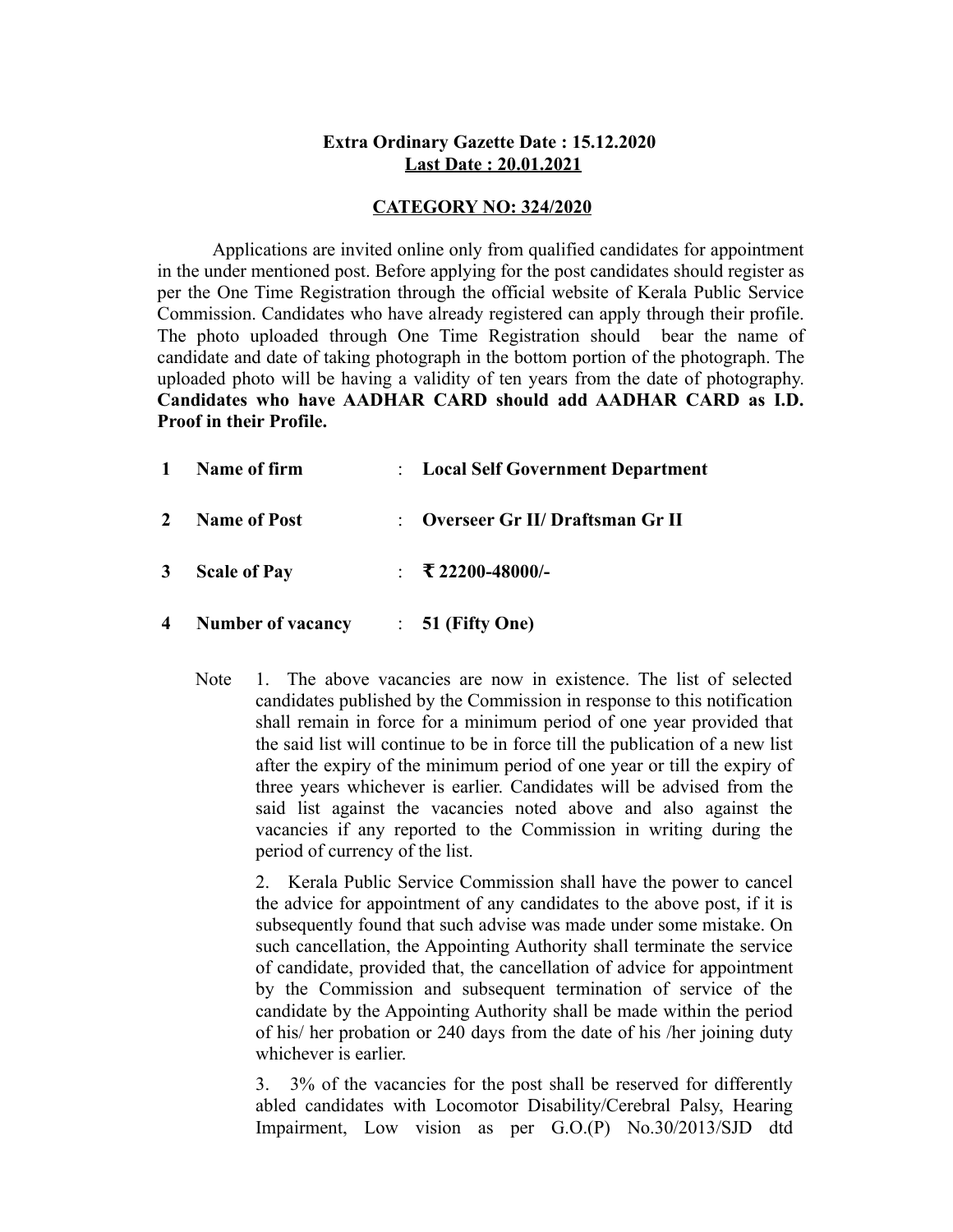04.04.2013.

- **5. Method of Appointment** : Direct Recruitment
- **6. Age Limit** : 18-36. Only candidates born between 01.01.2002 and 02.01.1984 (both dates included) are eligible to apply for this post. SC/ST and OBC candidates are eligible for usual age relaxation. For Conditions regarding the age relaxations, please see Para 2 of General Conditions.
- **7. Qualifications** : **1.Must have passed SSLC or equivalent and 2.Must possess any one of the following: a) Kerala Government certificate examination (2 year course) in Civil Engineering. b) Diploma in Craftsmanship in the trade of Draftsman (Civil) obtained after 18 months course (followed by 6 months practical training) at the Industrial Training Institutes/Centres, conducted by the Government of India, Ministry of Labour. c) Diploma (2 years course) in Civil Engineering in Women's Polytechnics.**

Note 1 Rule 10 (a) ii of Part II KS & SSR applicable.

- 2 Candidates who claim equivalent qualification instead of qualification mentioned in the notification shall produce the relevant Government Order to prove the equivalency at the time of verification, then only such qualification shall be treated as equivalent to the prescribed qualification concerned.
- 3 In the case of difference in original Caste/Community claimed in the application and that entered in SSLC Book , the candidate shall produce a Gazette Notification in this regard , along with Non Creamy Layer /Community Certificate at the time of certificate verification.
- 4 Appropriate disciplinary/ penal action as per Rule 22 of KPSC Rules of Procedure,will be initiated against those candidates who give confirmation for writing the examination by providing false claims about their qualifications/ experience irrespective of whether they have attended or abstained from the examination.

## **8 Probation**

 The candidates selected to the post shall from the date of appointment be on probation for a period of two years within a continuous period of three years.

## **9 Mode of submitting applications**

Candidates shall register as per 'ONE TIME REGISTRATION ' on the